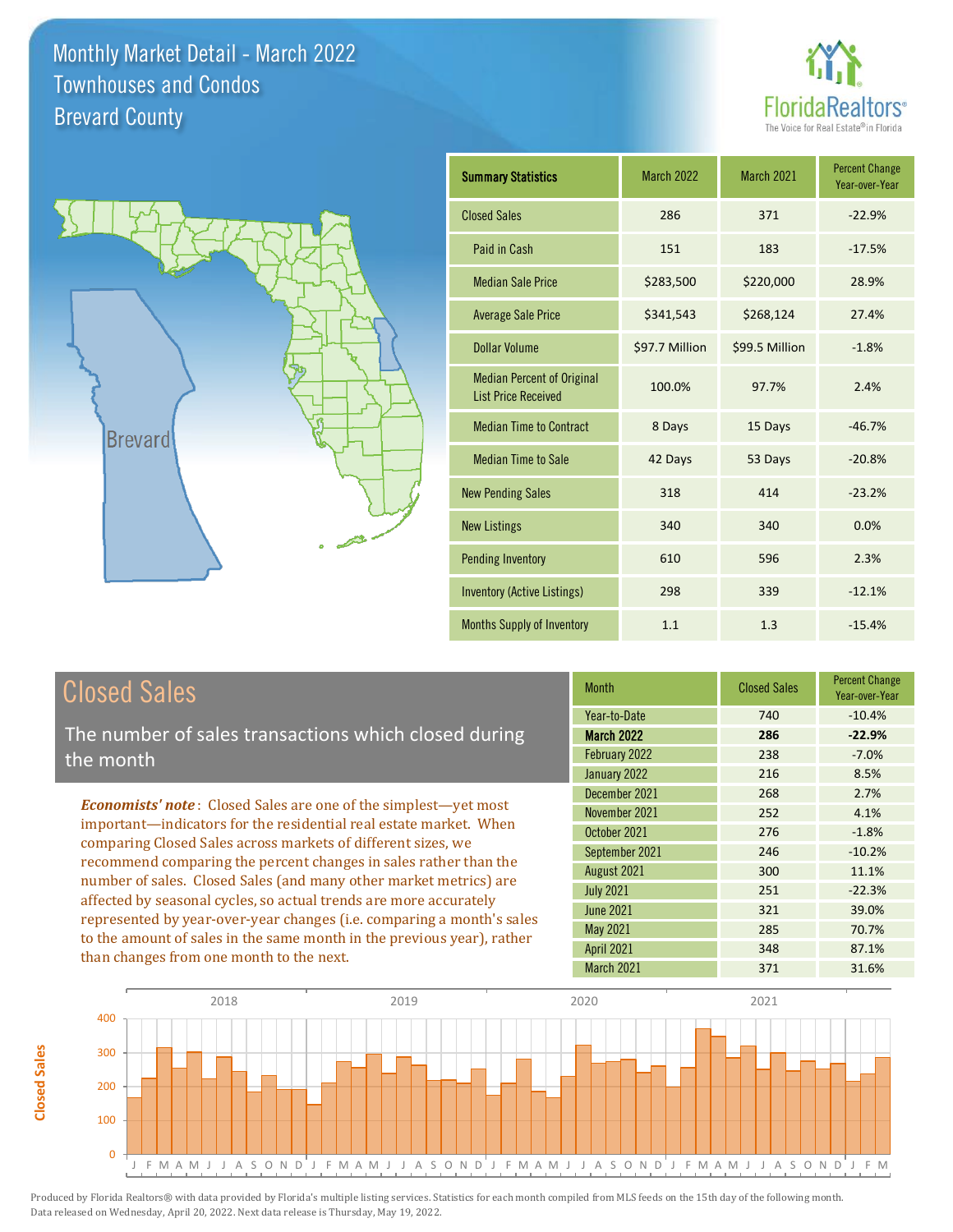**Cash Sales**



| <b>Cash Sales</b>                                                                                                        | <b>Month</b>      | <b>Cash Sales</b> | <b>Percent Change</b><br>Year-over-Year |
|--------------------------------------------------------------------------------------------------------------------------|-------------------|-------------------|-----------------------------------------|
|                                                                                                                          | Year-to-Date      | 379               | $-6.9%$                                 |
| The number of Closed Sales during the month in which                                                                     | <b>March 2022</b> | 151               | $-17.5%$                                |
| buyers exclusively paid in cash                                                                                          | February 2022     | 117               | $-12.0%$                                |
|                                                                                                                          | January 2022      | 111               | 22.0%                                   |
|                                                                                                                          | December 2021     | 130               | 25.0%                                   |
|                                                                                                                          | November 2021     | 129               | 29.0%                                   |
| <b>Economists' note</b> : Cash Sales can be a useful indicator of the extent to                                          | October 2021      | 138               | 11.3%                                   |
| which investors are participating in the market. Why? Investors are                                                      | September 2021    | 116               | $-1.7%$                                 |
| far more likely to have the funds to purchase a home available up front,                                                 | August 2021       | 136               | 21.4%                                   |
| whereas the typical homebuyer requires a mortgage or some other                                                          | <b>July 2021</b>  | 131               | $-10.9%$                                |
| form of financing. There are, of course, many possible exceptions, so<br>this statistic should be interpreted with care. | <b>June 2021</b>  | 154               | 33.9%                                   |
|                                                                                                                          | May 2021          | 143               | 93.2%                                   |
|                                                                                                                          | <b>April 2021</b> | 170               | 150.0%                                  |



## Cash Sales as a Percentage of Closed Sales

The percentage of Closed Sales during the month which were Cash Sales

*Economists' note* : This statistic is simply another way of viewing Cash Sales. The remaining percentages of Closed Sales (i.e. those not paid fully in cash) each month involved some sort of financing, such as mortgages, owner/seller financing, assumed loans, etc.

| <b>Month</b>      | <b>Percent of Closed</b><br>Sales Paid in Cash | <b>Percent Change</b><br>Year-over-Year |
|-------------------|------------------------------------------------|-----------------------------------------|
| Year-to-Date      | 51.2%                                          | 3.9%                                    |
| <b>March 2022</b> | 52.8%                                          | 7.1%                                    |
| February 2022     | 49.2%                                          | $-5.4%$                                 |
| January 2022      | 51.4%                                          | 12.5%                                   |
| December 2021     | 48.5%                                          | 21.9%                                   |
| November 2021     | 51.2%                                          | 24.0%                                   |
| October 2021      | 50.0%                                          | 13.4%                                   |
| September 2021    | 47.2%                                          | 9.5%                                    |
| August 2021       | 45.3%                                          | 9.2%                                    |
| <b>July 2021</b>  | 52.2%                                          | 14.7%                                   |
| <b>June 2021</b>  | 48.0%                                          | $-3.6%$                                 |
| <b>May 2021</b>   | 50.2%                                          | 13.3%                                   |
| <b>April 2021</b> | 48.9%                                          | 33.6%                                   |
| March 2021        | 49.3%                                          | 2.9%                                    |

March 2021 183 35.6%

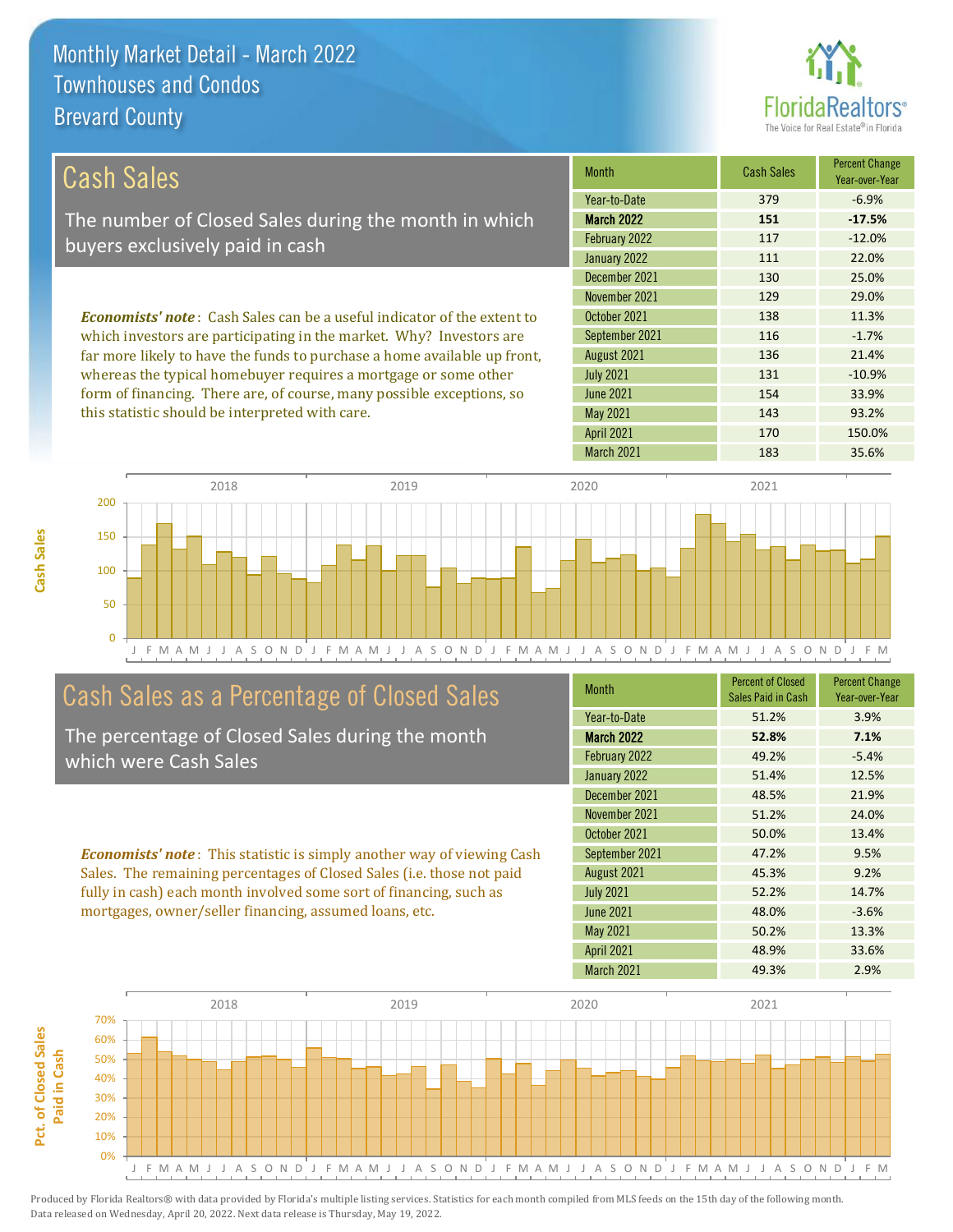

| Median Sale Price                                                         | <b>Month</b>      | <b>Median Sale Price</b> | <b>Percent Change</b><br>Year-over-Year |
|---------------------------------------------------------------------------|-------------------|--------------------------|-----------------------------------------|
|                                                                           | Year-to-Date      | \$265,000                | 21.0%                                   |
| The median sale price reported for the month (i.e. 50%                    | <b>March 2022</b> | \$283,500                | 28.9%                                   |
| of sales were above and 50% of sales were below)                          | February 2022     | \$265,000                | 29.3%                                   |
|                                                                           | January 2022      | \$260,750                | 15.9%                                   |
|                                                                           | December 2021     | \$261,500                | 17.3%                                   |
| <b>Economists' note</b> : Median Sale Price is our preferred summary      | November 2021     | \$248,150                | 5.1%                                    |
| statistic for price activity because, unlike Average Sale Price, Median   | October 2021      | \$249,450                | 17.1%                                   |
| Sale Price is not sensitive to high sale prices for small numbers of      | September 2021    | \$245,000                | 28.9%                                   |
| homes that may not be characteristic of the market area. Keep in mind     | August 2021       | \$261,868                | 17.6%                                   |
| that median price trends over time are not always solely caused by        | <b>July 2021</b>  | \$235,000                | 9.3%                                    |
| changes in the general value of local real estate. Median sale price only | June 2021         | \$232,000                | 6.7%                                    |
| reflects the values of the homes that sold each month, and the mix of     | May 2021          | \$230,000                | 36.9%                                   |
| the types of homes that sell can change over time.                        | <b>April 2021</b> | \$254,389                | 18.3%                                   |



## Average Sale Price

The average sale price reported for the month (i.e. total sales in dollars divided by the number of sales)

*Economists' note* : Usually, we prefer Median Sale Price over Average Sale Price as a summary statistic for home prices. However, Average Sale Price does have its uses—particularly when it is analyzed alongside the Median Sale Price. For one, the relative difference between the two statistics can provide some insight into the market for higher-end homes in an area.

| <b>Month</b>      | <b>Average Sale Price</b> | <b>Percent Change</b><br>Year-over-Year |
|-------------------|---------------------------|-----------------------------------------|
| Year-to-Date      | \$325,964                 | 24.1%                                   |
| <b>March 2022</b> | \$341,543                 | 27.4%                                   |
| February 2022     | \$323,526                 | 28.0%                                   |
| January 2022      | \$308,021                 | 16.1%                                   |
| December 2021     | \$324,136                 | 23.2%                                   |
| November 2021     | \$293,345                 | 0.4%                                    |
| October 2021      | \$309,291                 | 18.7%                                   |
| September 2021    | \$315,824                 | 37.7%                                   |
| August 2021       | \$311,423                 | 19.6%                                   |
| <b>July 2021</b>  | \$281,488                 | 7.1%                                    |
| <b>June 2021</b>  | \$289,044                 | 8.5%                                    |
| <b>May 2021</b>   | \$273,991                 | 33.9%                                   |
| <b>April 2021</b> | \$304,323                 | 29.7%                                   |
| March 2021        | \$268,124                 | 0.0%                                    |

March 2021 \$220,000 7.3%



**Median Sale Price**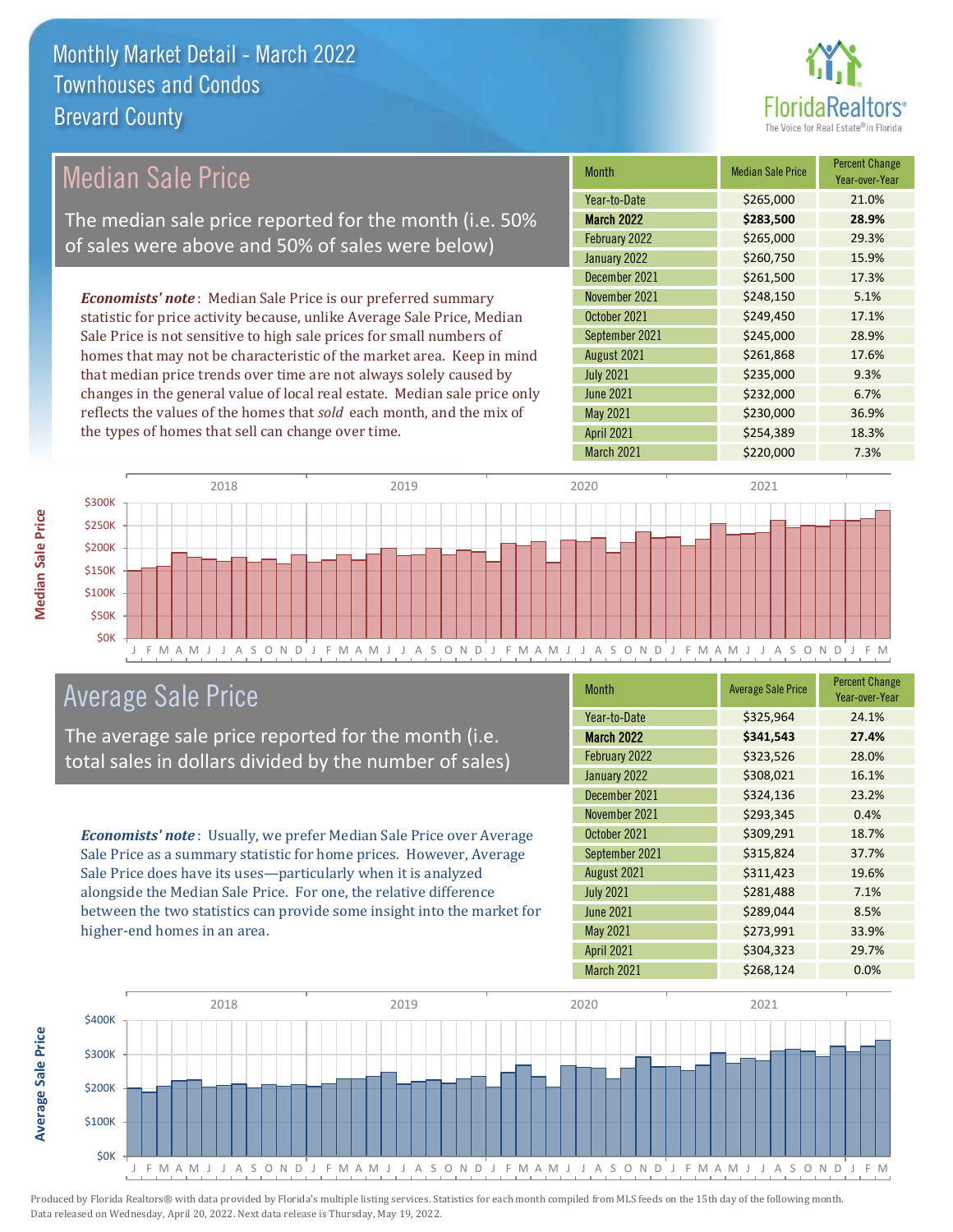

\$78.1 Million 128.5%

April 2021 **\$105.9 Million** 142.6%

| <b>Dollar Volume</b>                                                            | <b>Month</b>      | <b>Dollar Volume</b> | <b>Percent Change</b><br>Year-over-Year |
|---------------------------------------------------------------------------------|-------------------|----------------------|-----------------------------------------|
|                                                                                 | Year-to-Date      | \$241.2 Million      | 11.2%                                   |
| The sum of the sale prices for all sales which closed                           | <b>March 2022</b> | \$97.7 Million       | $-1.8%$                                 |
| during the month                                                                | February 2022     | \$77.0 Million       | 19.0%                                   |
|                                                                                 | January 2022      | \$66.5 Million       | 26.0%                                   |
|                                                                                 | December 2021     | \$86.9 Million       | 26.5%                                   |
| <b>Economists' note</b> : Dollar Volume is simply the sum of all sale prices in | November 2021     | \$73.9 Million       | 4.5%                                    |
| a given time period, and can quickly be calculated by multiplying               | October 2021      | \$85.4 Million       | 16.6%                                   |
| Closed Sales by Average Sale Price. It is a strong indicator of the health      | September 2021    | \$77.7 Million       | 23.6%                                   |
| of the real estate industry in a market, and is of particular interest to       | August 2021       | \$93.4 Million       | 32.9%                                   |
| real estate professionals, investors, analysts, and government agencies.        | <b>July 2021</b>  | \$70.7 Million       | $-16.8%$                                |
| Potential home sellers and home buyers, on the other hand, will likely          | <b>June 2021</b>  | \$92.8 Million       | 50.7%                                   |

May 2021



## Median Percent of Original List Price Received

be better served by paying attention to trends in the two components

of Dollar Volume (i.e. sales and prices) individually.

The median of the sale price (as a percentage of the original list price) across all properties selling during the month

*Economists' note* : The Median Percent of Original List Price Received is useful as an indicator of market recovery, since it typically rises as buyers realize that the market may be moving away from them and they need to match the selling price (or better it) in order to get a contract on the house. This is usually the last measure to indicate a market has shifted from down to up, so it is what we would call a *lagging* indicator.

**Med. Pct. of Orig.** 

Med. Pct. of Orig.

**Dollar Volume**

Dollar Volume

| <b>Month</b>      | Med. Pct. of Orig.<br><b>List Price Received</b> | <b>Percent Change</b><br>Year-over-Year |
|-------------------|--------------------------------------------------|-----------------------------------------|
| Year-to-Date      | 100.0%                                           | 3.0%                                    |
| <b>March 2022</b> | 100.0%                                           | 2.4%                                    |
| February 2022     | 99.7%                                            | 3.9%                                    |
| January 2022      | 98.7%                                            | 1.5%                                    |
| December 2021     | 98.2%                                            | 1.9%                                    |
| November 2021     | 98.9%                                            | 2.0%                                    |
| October 2021      | 99.3%                                            | 2.6%                                    |
| September 2021    | 98.9%                                            | 2.5%                                    |
| August 2021       | 100.0%                                           | 4.5%                                    |
| <b>July 2021</b>  | 100.0%                                           | 4.1%                                    |
| <b>June 2021</b>  | 100.0%                                           | 4.5%                                    |
| <b>May 2021</b>   | 99.0%                                            | 3.4%                                    |
| <b>April 2021</b> | 98.5%                                            | 2.7%                                    |
| March 2021        | 97.7%                                            | 1.8%                                    |

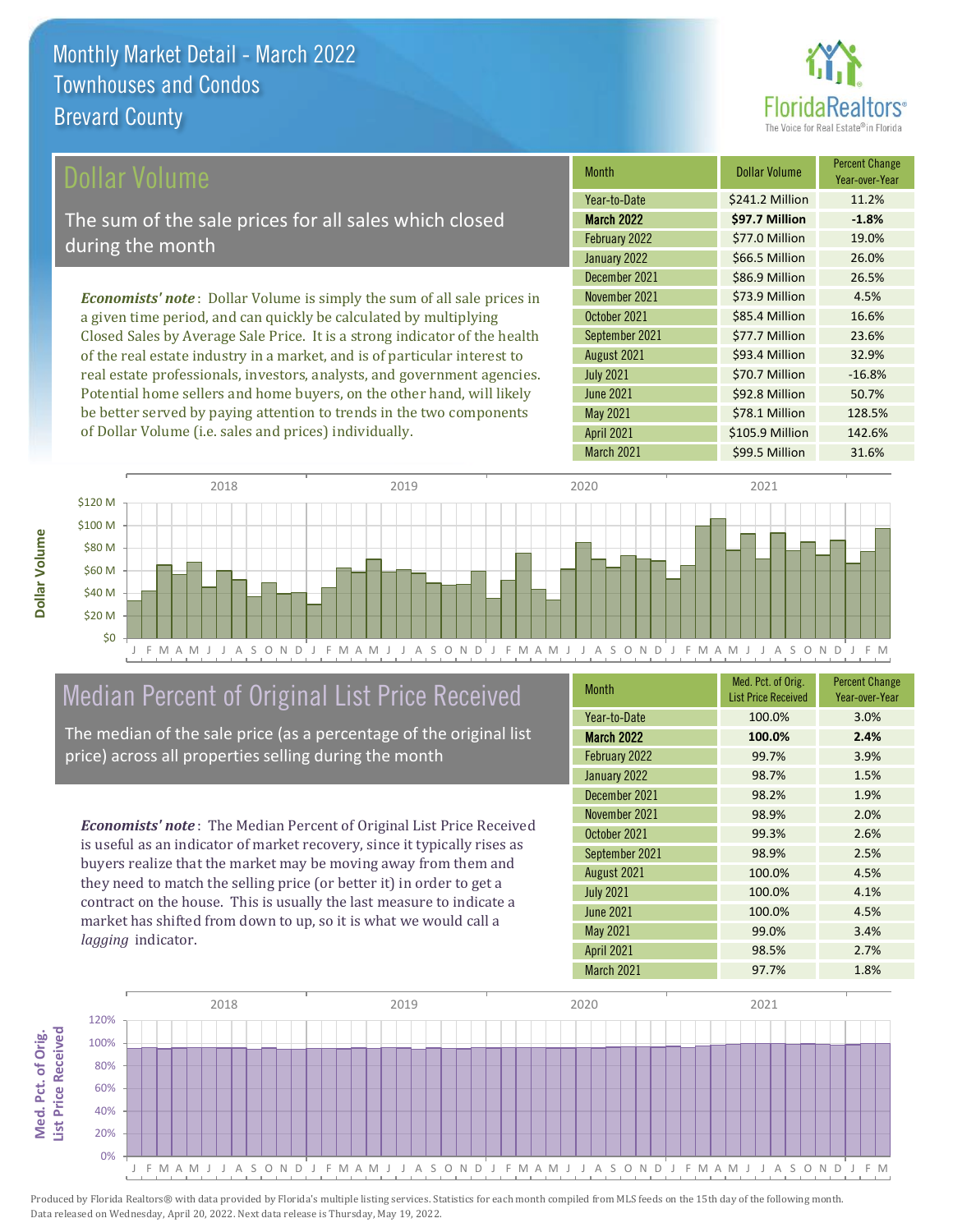

## Median Time to Contract

The median number of days between the listing date and contract date for all Closed Sales during the month

*Economists' note* : Like Time to Sale, Time to Contract is a measure of the length of the home selling process calculated for sales which closed during the month. The difference is that Time to Contract measures the number of days between the initial listing of a property and the signing of the contract which eventually led to the closing of the sale. When the gap between Median Time to Contract and Median Time to Sale grows, it is usually a sign of longer closing times and/or declining numbers of cash sales.

| <b>Month</b>      | Median Time to<br>Contract | <b>Percent Change</b><br>Year-over-Year |
|-------------------|----------------------------|-----------------------------------------|
| Year-to-Date      | 9 Days                     | $-55.0%$                                |
| <b>March 2022</b> | 8 Days                     | $-46.7%$                                |
| February 2022     | 10 Days                    | $-56.5%$                                |
| January 2022      | 11 Days                    | $-56.0%$                                |
| December 2021     | 13 Days                    | $-48.0%$                                |
| November 2021     | 15 Days                    | $-28.6%$                                |
| October 2021      | 10 Days                    | $-50.0%$                                |
| September 2021    | 12 Days                    | $-57.1%$                                |
| August 2021       | 15 Days                    | $-46.4%$                                |
| <b>July 2021</b>  | 8 Days                     | $-82.6%$                                |
| <b>June 2021</b>  | 8 Days                     | $-81.4%$                                |
| <b>May 2021</b>   | 11 Days                    | $-70.3%$                                |
| <b>April 2021</b> | 12 Days                    | $-53.8%$                                |
| March 2021        | 15 Days                    | $-50.0%$                                |



## Median Time to Sale

The median number of days between the listing date and closing date for all Closed Sales during the month

*Economists' note* : Time to Sale is a measure of the length of the home selling process, calculated as the number of days between the initial listing of a property and the closing of the sale. *Median* Time to Sale is the amount of time the "middle" property selling this month was on the market. That is, 50% of homes selling this month took *less* time to sell, and 50% of homes took *more* time to sell. Median Time to Sale gives a more accurate picture than Average Time to Sale, which can be skewed upward by small numbers of properties taking an abnormally long time to sell.

| <b>Month</b>      | <b>Median Time to Sale</b> | <b>Percent Change</b><br>Year-over-Year |
|-------------------|----------------------------|-----------------------------------------|
| Year-to-Date      | 45 Days                    | $-22.4%$                                |
| March 2022        | 42 Days                    | $-20.8%$                                |
| February 2022     | 43 Days                    | $-32.8%$                                |
| January 2022      | 50 Days                    | $-24.2%$                                |
| December 2021     | 49 Days                    | $-22.2%$                                |
| November 2021     | 49 Days                    | $-23.4%$                                |
| October 2021      | 44 Days                    | $-22.8%$                                |
| September 2021    | 48 Days                    | $-25.0%$                                |
| August 2021       | 53 Days                    | $-25.4%$                                |
| <b>July 2021</b>  | 44 Days                    | $-48.2%$                                |
| <b>June 2021</b>  | 45 Days                    | $-46.4%$                                |
| May 2021          | 48 Days                    | $-28.4%$                                |
| <b>April 2021</b> | 52 Days                    | $-27.8%$                                |
| March 2021        | 53 Days                    | $-23.2%$                                |



**Median Time to Sale Median Time to Sale**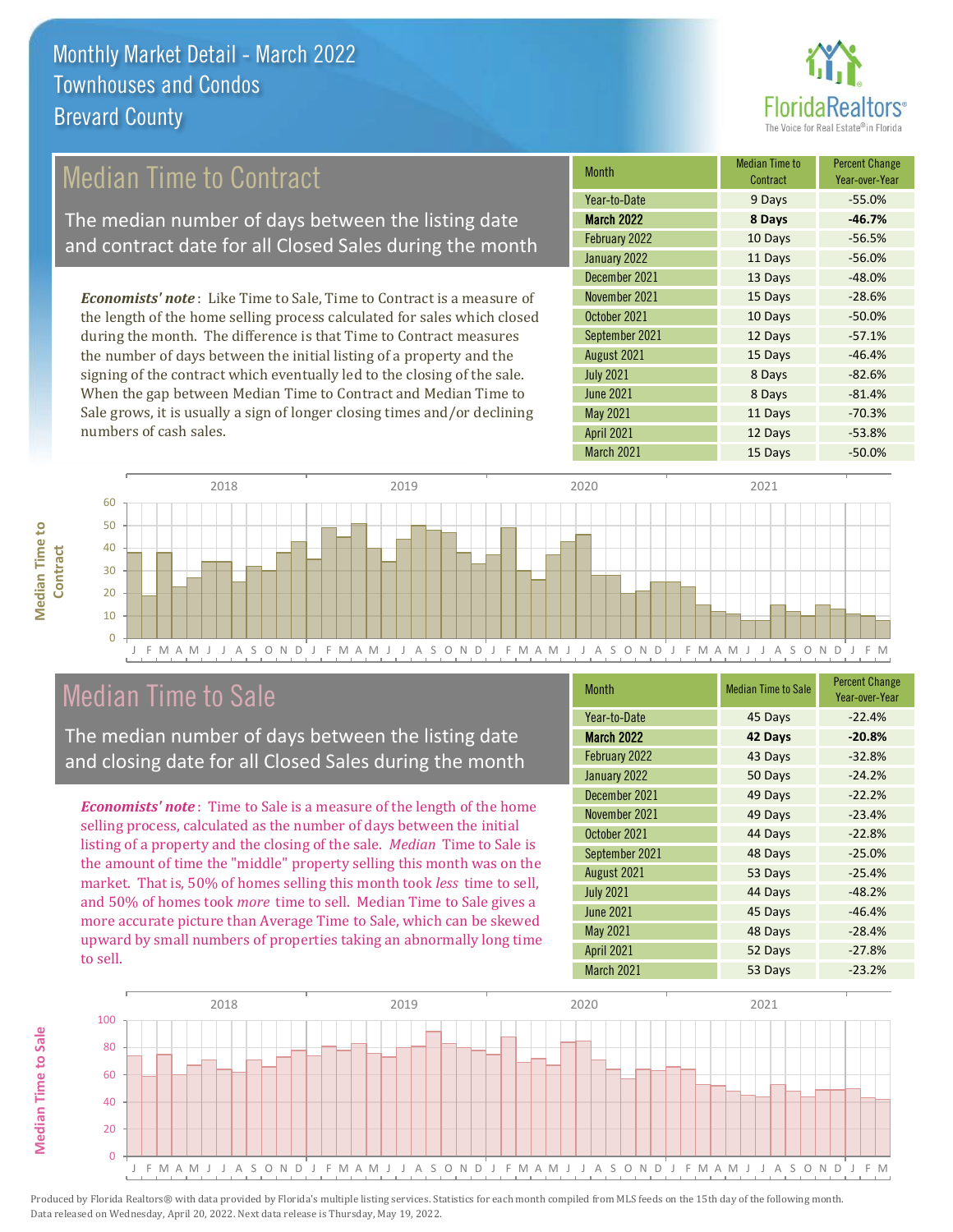

| <b>New Pending Sales</b>                                                      | <b>Month</b>      | <b>New Pending Sales</b> | <b>Percent Change</b><br>Year-over-Year |
|-------------------------------------------------------------------------------|-------------------|--------------------------|-----------------------------------------|
|                                                                               | Year-to-Date      | 918                      | $-16.8%$                                |
| The number of listed properties that went under                               | <b>March 2022</b> | 318                      | $-23.2%$                                |
| contract during the month                                                     | February 2022     | 294                      | $-15.8%$                                |
|                                                                               | January 2022      | 306                      | $-10.3%$                                |
|                                                                               | December 2021     | 248                      | 6.4%                                    |
| <b>Economists' note:</b> Because of the typical length of time it takes for a | November 2021     | 276                      | 12.7%                                   |
| sale to close, economists consider Pending Sales to be a decent               | October 2021      | 290                      | $-0.3%$                                 |
| indicator of potential future Closed Sales. It is important to bear in        | September 2021    | 268                      | 5.1%                                    |
| mind, however, that not all Pending Sales will be closed successfully.        | August 2021       | 299                      | $-10.7%$                                |
| So, the effectiveness of Pending Sales as a future indicator of Closed        | <b>July 2021</b>  | 260                      | $-16.1%$                                |
| Sales is susceptible to changes in market conditions such as the              | <b>June 2021</b>  | 275                      | $-16.4%$                                |
| availability of financing for homebuyers and the inventory of                 | May 2021          | 342                      | 27.6%                                   |



## New Listings

distressed properties for sale.

The number of properties put onto the market during the month

*Economists' note* : New Listings tend to rise in delayed response to increasing prices, so they are often seen as a lagging indicator of market health. As prices rise, potential sellers raise their estimations of value—and in the most recent cycle, rising prices have freed up many potential sellers who were previously underwater on their mortgages. Note that in our calculations, we take care to not include properties that were recently taken off the market and quickly relisted, since these are not really *new* listings.

| <b>Month</b>      | <b>New Listings</b> | <b>Percent Change</b><br>Year-over-Year |
|-------------------|---------------------|-----------------------------------------|
| Year-to-Date      | 901                 | $-5.9%$                                 |
| <b>March 2022</b> | 340                 | 0.0%                                    |
| February 2022     | 278                 | $-10.3%$                                |
| January 2022      | 283                 | $-8.1%$                                 |
| December 2021     | 209                 | $-7.5%$                                 |
| November 2021     | 259                 | $-11.3%$                                |
| October 2021      | 284                 | $-1.7%$                                 |
| September 2021    | 261                 | 3.2%                                    |
| August 2021       | 317                 | $-2.8%$                                 |
| <b>July 2021</b>  | 348                 | 21.7%                                   |
| <b>June 2021</b>  | 347                 | 34.5%                                   |
| May 2021          | 281                 | $-7.0%$                                 |
| <b>April 2021</b> | 317                 | 56.2%                                   |
| March 2021        | 340                 | 14.1%                                   |

April 2021 308 93.7% March 2021 414 414 97.1%



**Pending Sales**

Pending Sales

**New Listings**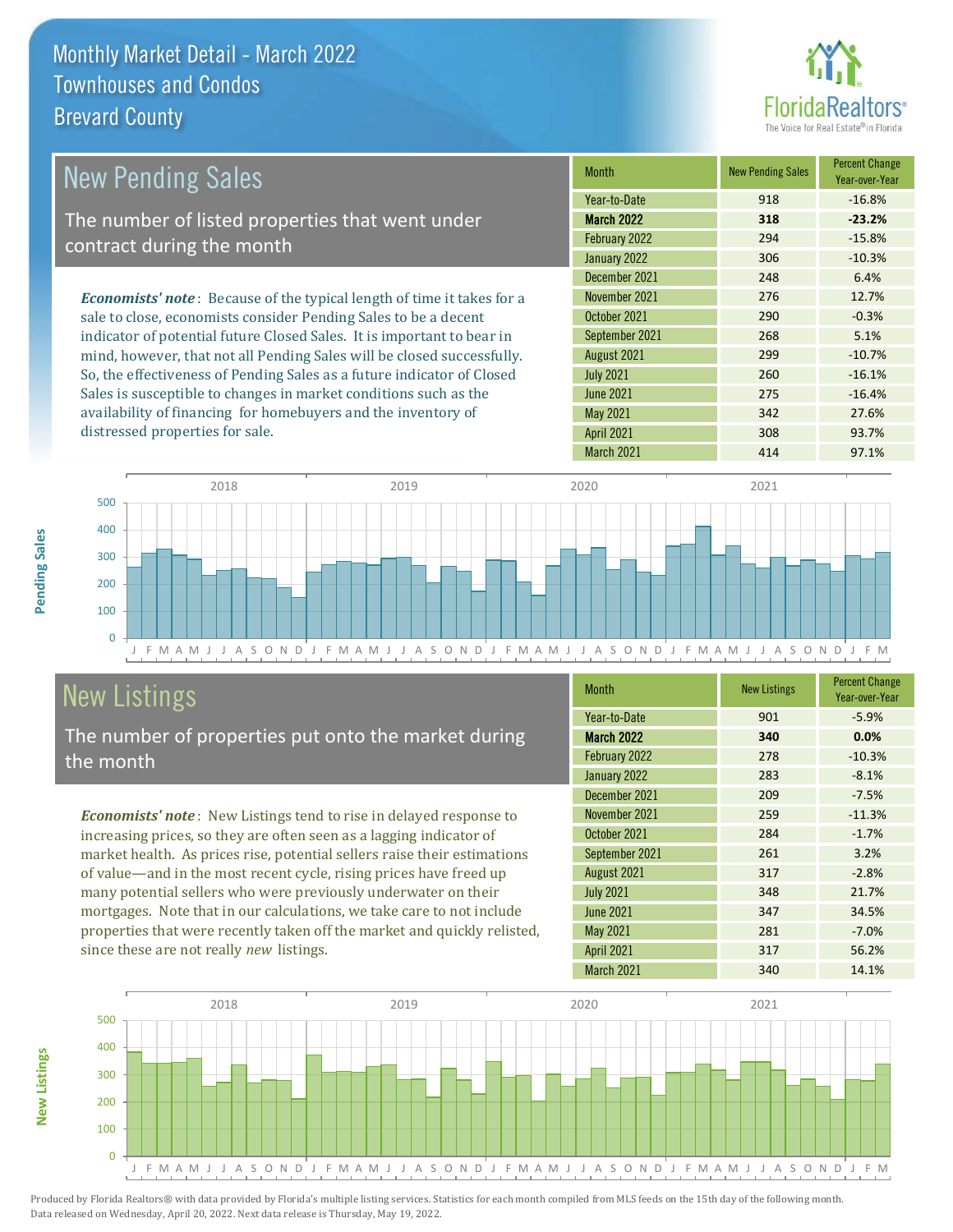

| <b>Inventory (Active Listings)</b>                                                                                                                                                                                              | <b>Month</b>      | Inventory | <b>Percent Change</b><br>Year-over-Year |
|---------------------------------------------------------------------------------------------------------------------------------------------------------------------------------------------------------------------------------|-------------------|-----------|-----------------------------------------|
|                                                                                                                                                                                                                                 | YTD (Monthly Avg) | 285       | $-32.7%$                                |
| The number of property listings active at the end of                                                                                                                                                                            | March 2022        | 298       | $-12.1%$                                |
| the month                                                                                                                                                                                                                       | February 2022     | 270       | $-38.6%$                                |
|                                                                                                                                                                                                                                 | January 2022      | 288       | $-41.6%$                                |
| <b>Economists' note</b> : There are a number of ways to define and calculate<br>Inventory. Our method is to simply count the number of active listings<br>on the lost day of the month and hold this number to compare with the | December 2021     | 320       | $-42.0%$                                |
|                                                                                                                                                                                                                                 | November 2021     | 365       | $-37.9%$                                |
|                                                                                                                                                                                                                                 | October 2021      | 380       | $-32.6%$                                |
|                                                                                                                                                                                                                                 | September 2021    | 392       | $-32.9%$                                |

on the last day of the month, and hold this number to compare with the same month the following year. Inventory rises when New Listings are outpacing the number of listings that go off-market (regardless of whether they actually sell). Likewise, it falls when New Listings aren't keeping up with the rate at which homes are going off-market.

|  |                          |     | Year-over-Year |
|--|--------------------------|-----|----------------|
|  | <b>YTD (Monthly Avg)</b> | 285 | $-32.7%$       |
|  | <b>March 2022</b>        | 298 | $-12.1%$       |
|  | February 2022            | 270 | $-38.6%$       |
|  | January 2022             | 288 | $-41.6%$       |
|  | December 2021            | 320 | $-42.0%$       |
|  | November 2021            | 365 | $-37.9%$       |
|  | October 2021             | 380 | $-32.6%$       |
|  | September 2021           | 392 | $-32.9%$       |
|  | August 2021              | 398 | $-36.2%$       |
|  | <b>July 2021</b>         | 403 | $-38.4%$       |
|  | <b>June 2021</b>         | 337 | $-51.1%$       |
|  | <b>May 2021</b>          | 272 | $-66.0%$       |
|  | <b>April 2021</b>        | 317 | $-61.7%$       |
|  | March 2021               | 339 | $-60.2%$       |



## Months Supply of Inventory

An estimate of the number of months it will take to deplete the current Inventory given recent sales rates

*Economists' note* : MSI is a useful indicator of market conditions. The benchmark for a balanced market (favoring neither buyer nor seller) is 5.5 months of inventory. Anything higher is traditionally a buyers' market, and anything lower is a sellers' market. There is no single accepted way of calculating MSI. A common method is to divide current Inventory by the most recent month's Closed Sales count, but this count is a usually poor predictor of future Closed Sales due to seasonal cycles. To eliminate seasonal effects, we use the 12-month average of monthly Closed Sales instead.

| <b>Month</b>             | <b>Months Supply</b> | <b>Percent Change</b><br>Year-over-Year |
|--------------------------|----------------------|-----------------------------------------|
| <b>YTD (Monthly Avg)</b> | 1.0                  | $-41.2%$                                |
| March 2022               | 1.1                  | $-15.4%$                                |
| February 2022            | 1.0                  | $-44.4%$                                |
| January 2022             | 1.0                  | $-50.0%$                                |
| December 2021            | 1.1                  | $-52.2%$                                |
| November 2021            | 1.3                  | $-45.8%$                                |
| October 2021             | 1.4                  | $-41.7%$                                |
| September 2021           | 1.4                  | $-44.0%$                                |
| August 2021              | 1.4                  | $-48.1%$                                |
| <b>July 2021</b>         | 1.4                  | $-51.7%$                                |
| <b>June 2021</b>         | 1.2                  | $-61.3%$                                |
| <b>May 2021</b>          | 1.0                  | $-71.4%$                                |
| <b>April 2021</b>        | 1.2                  | $-65.7%$                                |
| March 2021               | 1.3                  | $-62.9%$                                |

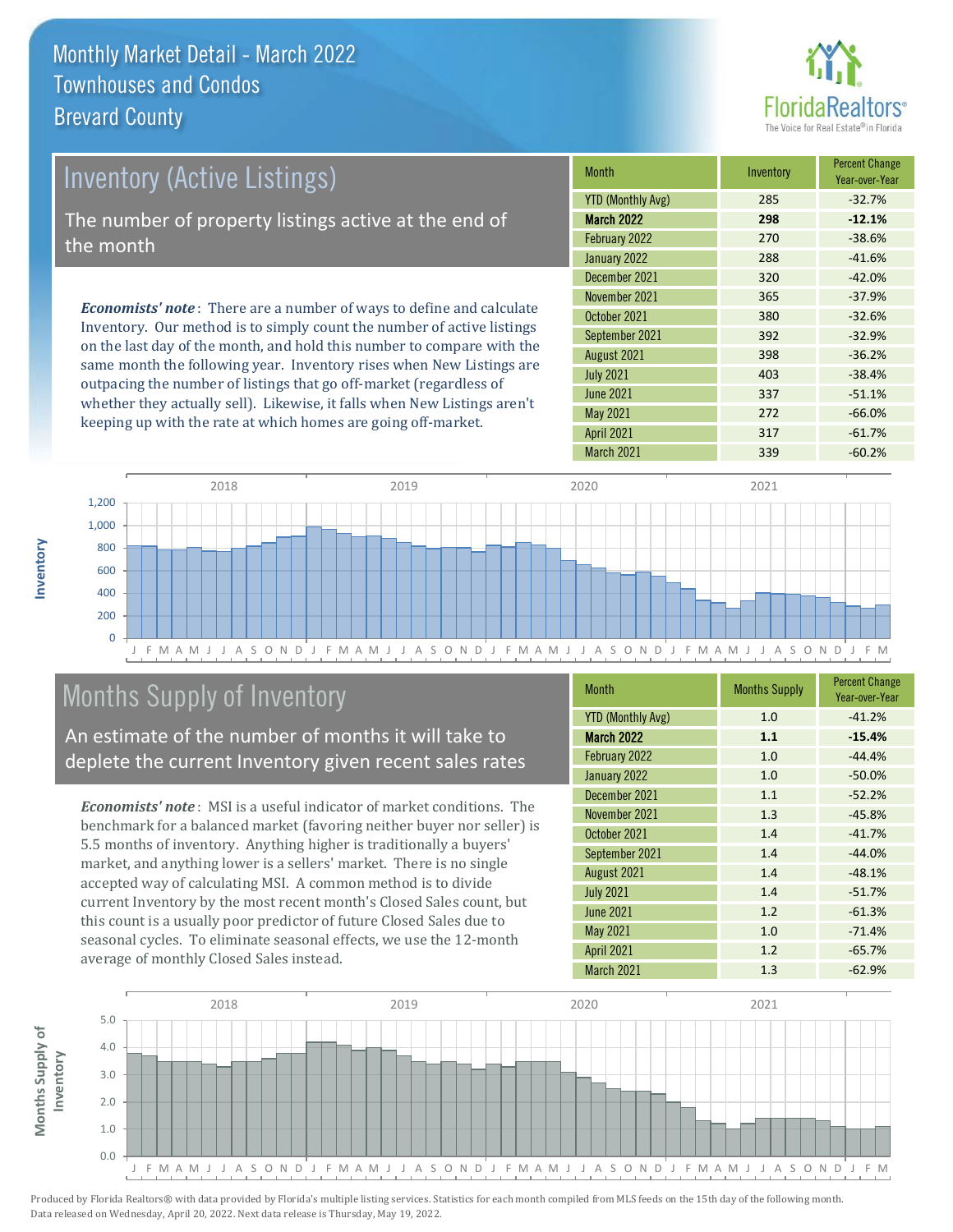## Closed Sales by Sale Price

The number of sales transactions which closed during the month

*Economists' note:* Closed Sales are one of the simplest—yet most important—indicators for the residential real estate market. When comparing Closed Sales across markets of different sizes, we recommend comparing the percent changes in sales rather than the number of sales. Closed Sales (and many other market metrics) are affected by seasonal cycles, so actual trends are more accurately represented by year-over-year changes (i.e. comparing a month's sales to the amount of sales in the same month in the previous year), rather than changes from one month to the next.

| Sale Price            | <b>Closed Sales</b> | <b>Percent Change</b><br>Year-over-Year |
|-----------------------|---------------------|-----------------------------------------|
| Less than \$50,000    | $\Omega$            | $-100.0%$                               |
| $$50,000 - $99,999$   | 4                   | $-86.7%$                                |
| $$100,000 - $149,999$ | 22                  | $-67.6%$                                |
| $$150,000 - $199,999$ | 49                  | $-18.3%$                                |
| $$200,000 - $249,999$ | 41                  | $-22.6%$                                |
| \$250,000 - \$299,999 | 39                  | 8.3%                                    |
| \$300,000 - \$399,999 | 51                  | $-23.9%$                                |
| \$400,000 - \$599,999 | 48                  | 26.3%                                   |
| \$600,000 - \$999,999 | 28                  | 75.0%                                   |
| \$1,000,000 or more   | 4                   | 100.0%                                  |



## Median Time to Contract by Sale Price

The median number of days between the listing date and contract date for all Closed Sales during the month

*Economists' note* : Like Time to Sale, Time to Contract is a measure of the length of the home selling process calculated for sales which closed during the month. The difference is that Time to Contract measures the number of days between the initial listing of a property and the signing of the contract which eventually led to the closing of the sale. When the gap between Median Time to Contract and Median Time to Sale grows, it is usually a sign of longer closing times and/or declining numbers of cash sales.

| Sale Price            | <b>Median Time to</b><br>Contract | <b>Percent Change</b><br>Year-over-Year |
|-----------------------|-----------------------------------|-----------------------------------------|
| Less than \$50,000    | (No Sales)                        | N/A                                     |
| $$50,000 - $99,999$   | 20 Days                           | 66.7%                                   |
| $$100,000 - $149,999$ | 9 Days                            | $-57.1%$                                |
| $$150,000 - $199,999$ | 5 Days                            | $-64.3%$                                |
| \$200,000 - \$249,999 | 9 Days                            | $-43.8%$                                |
| \$250,000 - \$299,999 | 7 Days                            | $-30.0%$                                |
| \$300,000 - \$399,999 | 5 Days                            | $-77.3%$                                |
| $$400,000 - $599,999$ | 8 Days                            | 33.3%                                   |
| \$600,000 - \$999,999 | 30 Days                           | 328.6%                                  |
| \$1,000,000 or more   | 6 Days                            | $-33.3%$                                |

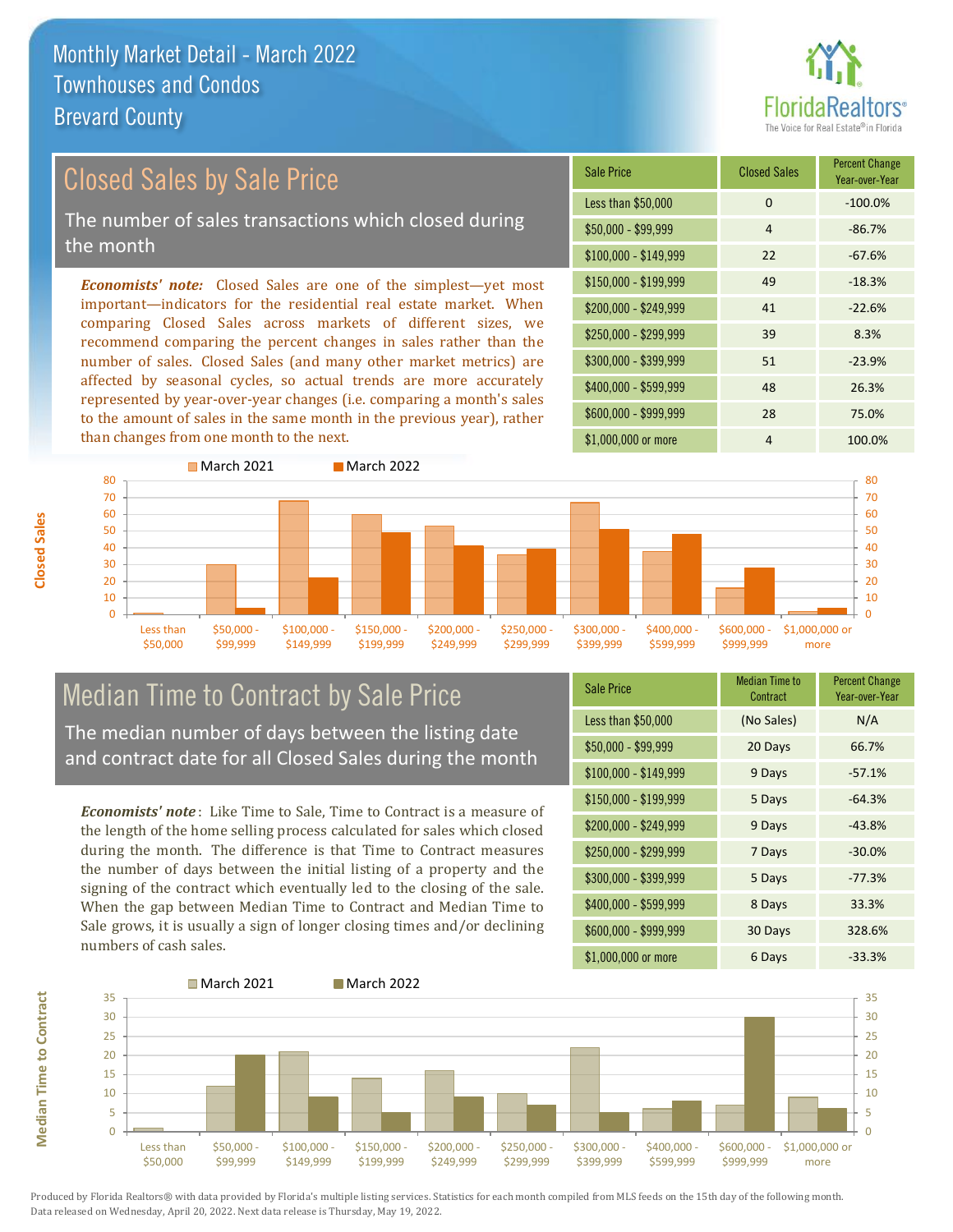

# New Listings by Initial Listing Price

The number of properties put onto the market during the month

*Economists' note:* New Listings tend to rise in delayed response to increasing prices, so they are often seen as a lagging indicator of market health. As prices rise, potential sellers raise their estimations of value—and in the most recent cycle, rising prices have freed up many potential sellers who were previously underwater on their mortgages. Note that in our calculations, we take care to not include properties that were recently taken off the market and quickly relisted, since these are not really *new* listings.





**Inventory**



## Inventory by Current Listing Price The number of property listings active at the end of the month

*Economists' note* : There are a number of ways to define and calculate Inventory. Our method is to simply count the number of active listings on the last day of the month, and hold this number to compare with the same month the following year. Inventory rises when New Listings are outpacing the number of listings that go off-market (regardless of whether they actually sell). Likewise, it falls when New Listings aren't keeping up with the rate at which homes are going off-market.

| <b>Current Listing Price</b> | Inventory | <b>Percent Change</b><br>Year-over-Year |
|------------------------------|-----------|-----------------------------------------|
| Less than \$50,000           | 0         | N/A                                     |
| $$50,000 - $99,999$          | 6         | $-68.4%$                                |
| $$100,000 - $149,999$        | 14        | $-65.0%$                                |
| $$150,000 - $199,999$        | 33        | $-25.0%$                                |
| $$200,000 - $249,999$        | 21        | $-8.7%$                                 |
| \$250,000 - \$299,999        | 41        | 46.4%                                   |
| \$300,000 - \$399,999        | 58        | 3.6%                                    |
| \$400,000 - \$599,999        | 39        | $-40.9%$                                |
| \$600,000 - \$999,999        | 57        | 26.7%                                   |
| \$1,000,000 or more          | 29        | 61.1%                                   |